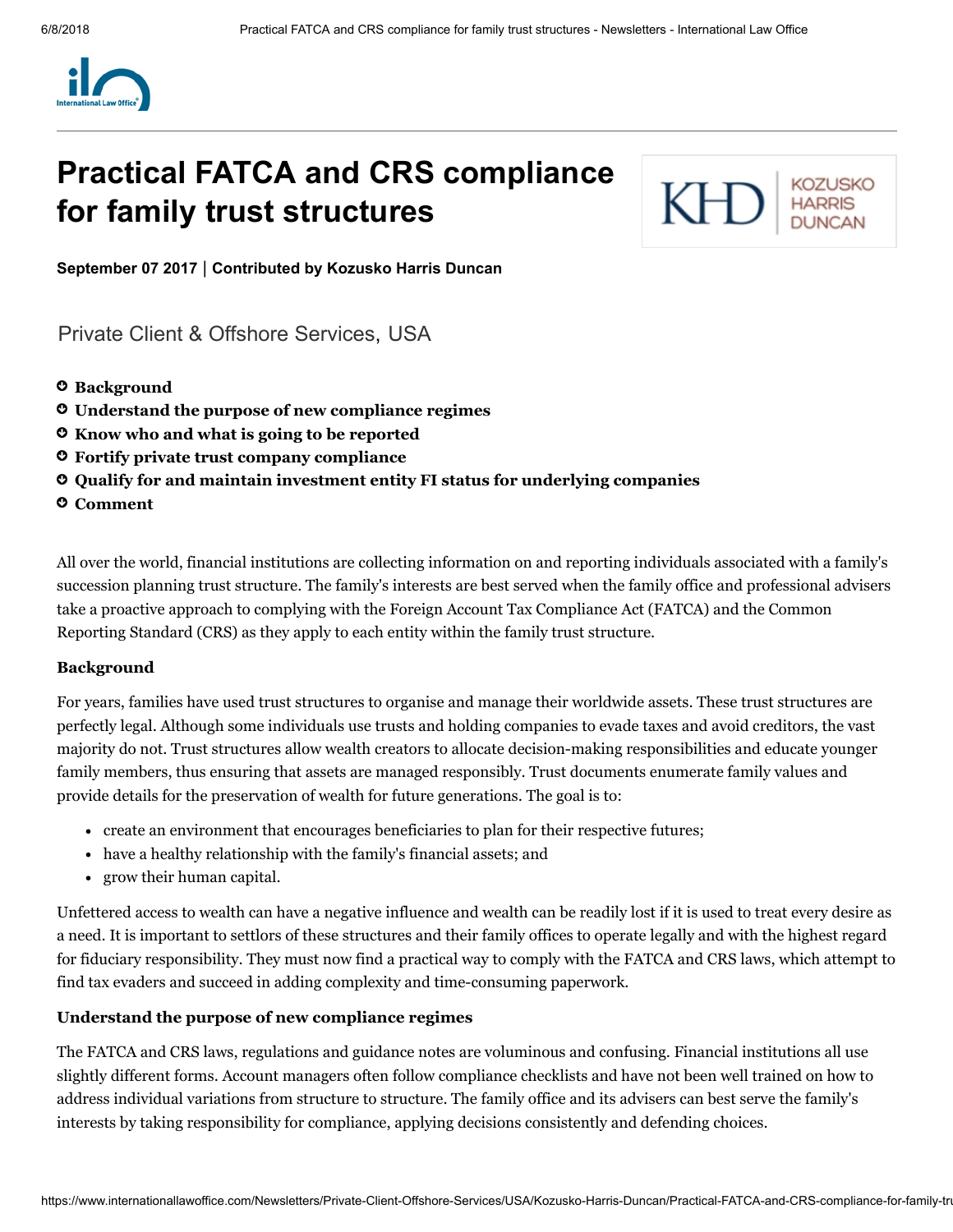The overarching goal of FATCA and CRS is for a taxpayer's country of tax residence to collect information from other countries on the taxpayer's financial assets located in those other countries. The FATCA and CRS rules determine who is responsible for reporting information regarding the taxpayer and the assets. FATCA and CRS apply to entities. Entities classified as passive non-financial foreign entities (NFFEs) in the case of FATCA, or non-financial entities (NFEs) in the case of CRS, have no due diligence or reporting responsibilities; instead, the financial institutions where the NFFE or NFE has an account handle such compliance. Entities classified as investment entity financial institutions (FIs) must file the appropriate FATCA or CRS report with local authorities or, in the case of a FATCA Model 2 jurisdiction, with the US Internal Revenue Service (IRS). Entities within a family trust structure generally are or can be classified as investment entity FIs. Although this means the family office and its advisers must take on the responsibility of understanding and carrying out FATCA and CRS due diligence and reporting, it also ensures proper compliance and minimises conflicting or inaccurate reporting.

## <span id="page-1-0"></span>Know who and what is going to be reported

For families it is important to know what information is being reported by which financial institutions. Preventing duplicative and inaccurate reporting minimises the chance that a tax-compliant family member will be subjected to unnecessary audit inquiries or deficiency notices. FATCA and CRS reports should be consistent with and support the tax filings made by trust settlors and beneficiaries, not inaccurately contradict such filings.

For families using private trust companies, reporting by the private trust company (or by a family's carefully selected and reputable commercial trust company) at the trust level will result in full and accurate compliance. The trustee of a trust classified as an investment entity FI will be filing FATCA and CRS reports.

## *Settlors*

A US tax resident settlor of a non-US grantor trust will be the subject of a FATCA report (the US settlor can either revoke the trust or is its sole beneficiary and so has US reporting and tax consequences). If the trust is a non-grantor trust, for US tax purposes the settlor has no ongoing US tax or reporting obligations and no FATCA report is required (for further details please see "FATCA reporting: who and what").

A settlor tax resident in a CRS participating jurisdiction will be the subject of a CRS report, if that settlor's country of tax residence is a reportable jurisdiction. Reporting is required even when the settlor is not a beneficiary.

## *Beneficiaries*

A US tax resident beneficiary who receives a distribution from a non-US trust will be the subject of a FATCA report. That beneficiary has a US reporting obligation and may owe US income tax.

A trust beneficiary tax resident in a CRS participating jurisdiction who receives a distribution from the trust will be the subject of a CRS report if he or she is resident in a reportable jurisdiction.

## *Protectors*

A US person acting as protector of a non-US trust is not reported under FATCA. Such person has no US tax or reporting obligations in the United States relating to his or her service as protector.

A protector who is tax resident in a CRS participating jurisdiction will be reported under CRS. In its frequently asked questions issued in June 2016, the designer of the CRS, the Organisation for Economic Cooperation and Development (OECD), took the express position that where a trust is a reporting financial institution, a protector "must be treated as an account holder irrespective of whether it has effective control over the trust". The Society of Trust and Estate Practitioners (STEP) has rightly pointed out that the OECD's guidance does not constitute a legally binding interpretation of the CRS. STEP has advised its members that there is a reasonable basis for reaching the opposite conclusion. Nevertheless, the family office may meet resistance from financial institutions or local regulators if it does not include protectors in its CRS due diligence and reporting.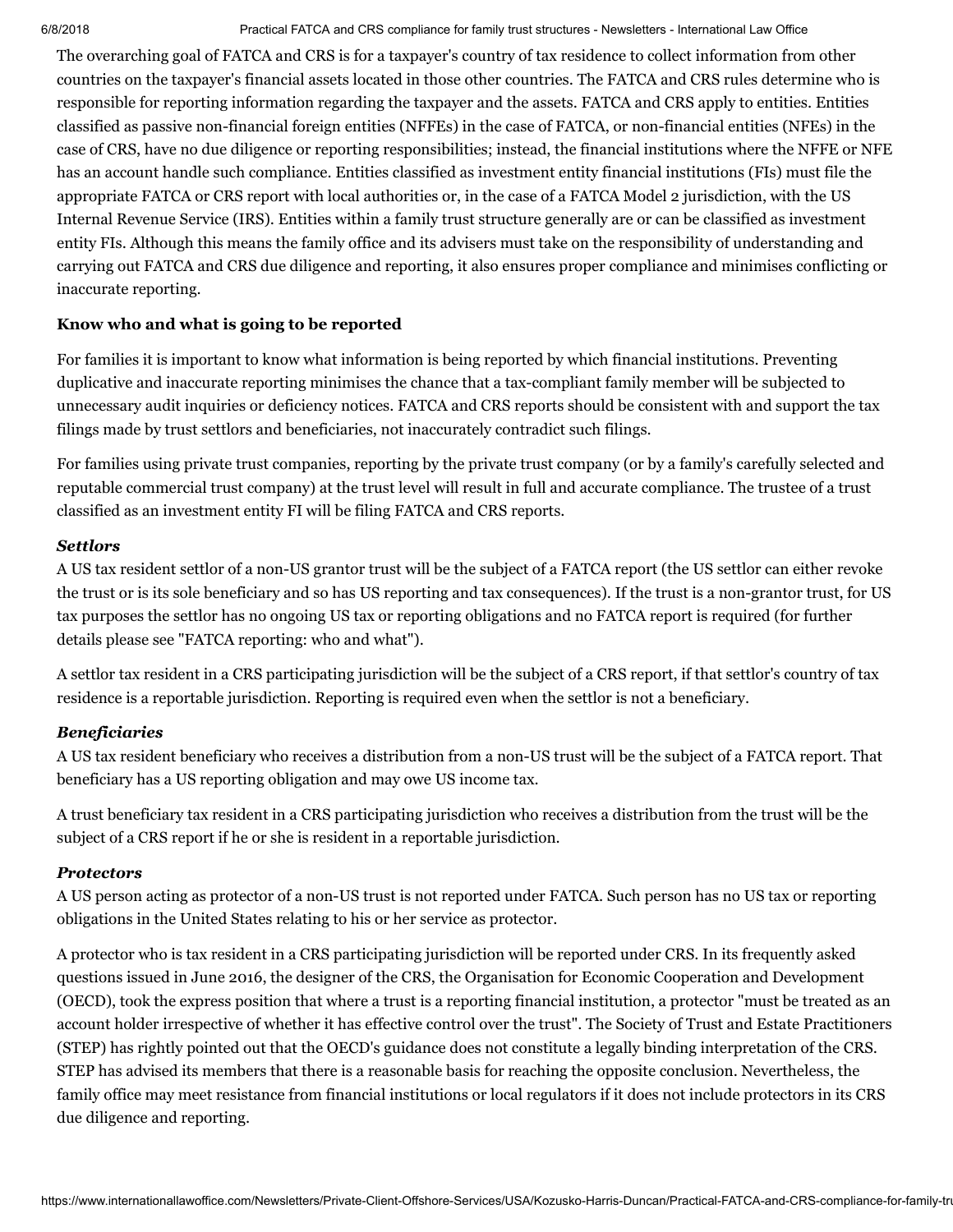The reporting of trust protectors is an unfortunate aspect of the CRS. It is unlikely that any country taxes protectors, in the absence of powers that effectively cause the protector to have control of trust income and property for his or her own benefit. A primary reason for a protector in a legitimate and legal trust structure is to protect the beneficiaries from good trustees gone bad and avoid the time and expense of litigation to change trustees. Protectors may now find that they must answer inquiries by tax authorities regarding financial assets that they do not and have never owned, and from which they do not benefit. Family offices and trust companies should be sure to inform protectors of any reporting and support them as necessary when faced with an inquiry by home country tax authorities.

## <span id="page-2-0"></span>Fortify private trust company compliance

A family's private trust company is established to carry out fiduciary responsibilities as trustee of one or more family trusts. Under the terms of the trust instrument and local law, the trustee will have the authority to manage and invest the assets of the trust for the benefit of the beneficiaries. It has always been important to tax-compliant families to maintain the integrity of that corporate fiduciary. With the roll-out of FATCA and CRS, the corporate integrity of the private trust company should be reviewed and strengthened:

- The directors of the private trust company must continue to comply with all local company laws.
- The private trust company must maintain corporate records, hold annual meetings and carry out its trustee duties to the highest fiduciary standards.
- The private trust company should be registered with the IRS as a reporting FI for FATCA purposes and enrolled on the appropriate CRS portal as a reporting investment entity FI.
- FATCA and CRS due diligence documentation should be collected and maintained just as it is by commercial trustee companies.
- Annual accounting records should be maintained and detail trustee service fees.

With compliance in place for the family's private trust company, the trust will qualify as a trustee-documented trust for FATCA and CRS purposes.

The private trust company should also be registered separately as a FATCA sponsoring entity. This will allow underlying investment entity FI companies established in a jurisdiction with a FATCA intergovernmental agreement (IGA) in place to qualify for a FATCA status of non-reporting IGA foreign financial institution (FFI). The family office must have a reply ready to counter the incorrect assertion made by many financial institutions that the sponsored entity must have its own global intermediary identification number (GIIN). There has been much confusion about this, but it is clear that the sponsor of a sponsored investment entity or sponsored closely held investment vehicle under a FATCA IGA need not register that entity until such time as a US reportable account is identified.

There are many excellent commercial trust companies that have stepped up to provide well-informed and practical FATCA and CRS compliance services for their trusts and underlying companies. If the family uses such a professional trust company, the family office and its advisers will want to work with the trust company to confirm who and what is being reported under FATCA and CRS.

## <span id="page-2-1"></span>Qualify for and maintain investment entity FI status for underlying companies

The trustee of a trustee-documented trust must report the full value of the trust in the case of the settlor and the amount of any distribution in the case of the beneficiary. If the underlying company is classified as a passive NFFE or NFE, the company provides its financial institutions with information on the company's substantial US owners under FATCA and its controlling persons under CRS. Those financial institutions may then have a CRS or FATCA reporting obligation. A reportable person's home country will receive a FATCA or CRS report reflecting the value of the account with the reporting financial institution. Discrepancies can, of course, be explained on audit, but families would generally like to avoid the unnecessary complication of inquiries from the tax authorities.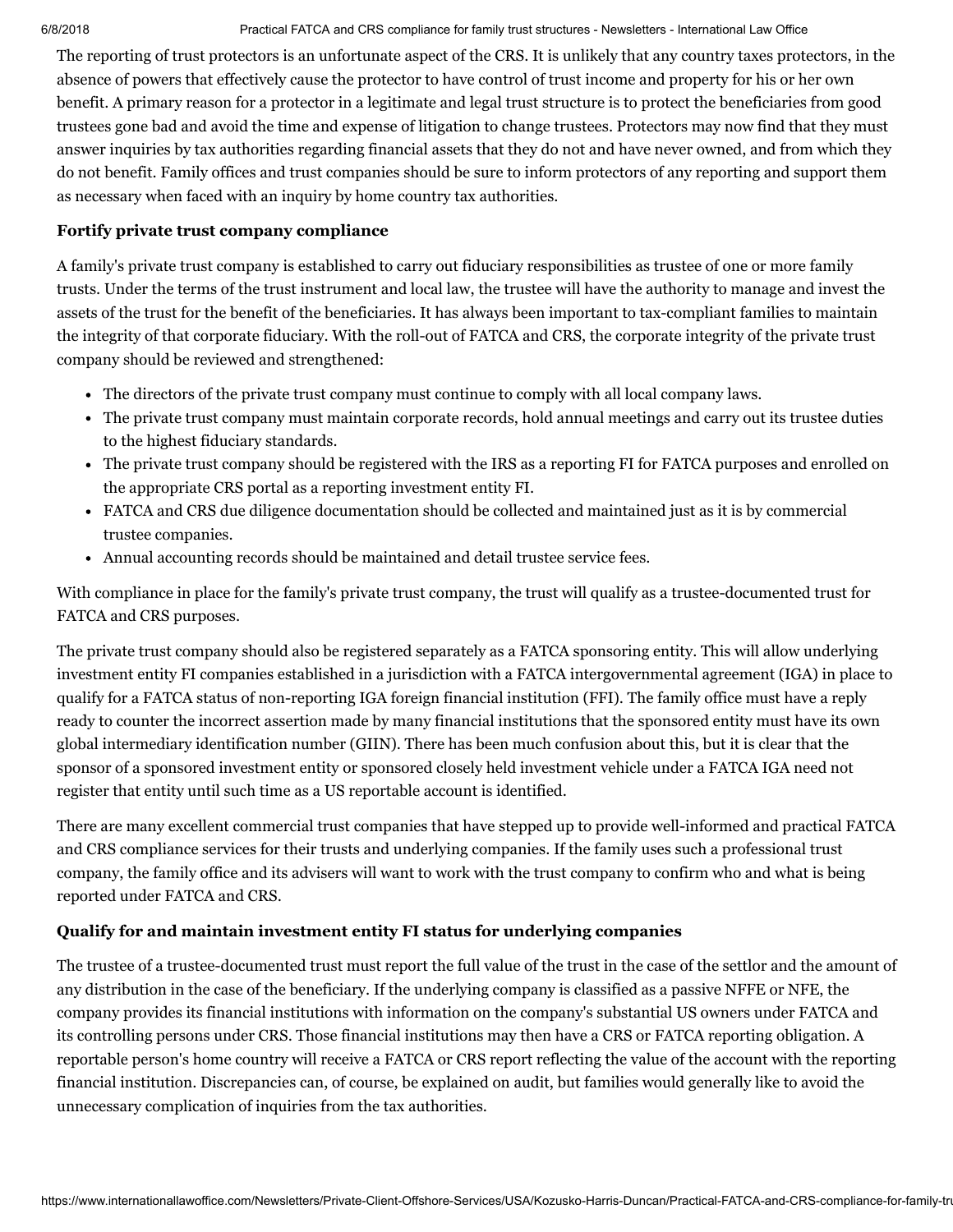If the underlying company is classified as an investment entity FI, the financial institution where the company has an account has no requirement to file a FATCA or CRS report. Neither is the company itself required to file a report, because its equity interests are held by a trust classified as an FI and whose trustee will file the necessary FATCA and CRS reports.

There are many reasons for trust structures to include underlying companies. For example, separate companies can have different investment strategies with different investment managers. If a trust is divided into shares for different family branches, each share can hold its corresponding company or companies. The directors of those separate companies, or of companies owned by separate family trusts, might decide to invest together through a subsidiary. These companies are established under company law for the purposes of investing and managing the money and financial assets entrusted to them.

# *Managed by*

Often, a family will use professional investment advisers with discretionary management authority over a company's financial assets. A company holding financial assets that are managed by an investment entity FI is itself easily classified as an investment entity FI under FATCA and CRS. Even if the investment adviser does not have discretionary authority, many companies will be managed by some other investment entity FI, such as a trust company or the family office. The trust company, as discussed above, is compliant as an investment entity FI. The family office likewise is often a corporate entity providing investment advice to family members.

Some families consolidate investment decisions in the family office, which then directs the investment entity FIs holding the company's financial accounts. There is no requirement under FATCA or CRS that an investment entity FI have discretionary authority over all of the company's investments, so families could consider arranging with the family's thirdparty investment providers to assume some discretionary authority. The family must, of course, have confidence in the investment provider, but can set guidelines and oversee the exercise of such discretionary authority.

Alternatively, the family office itself may be an investment entity FI. If the family office is in fact administering and managing financial assets and money for various entities in the family structure, then it may have a FATCA and CRS classification as an investment adviser for assets held in the name of the family entity with a custodian or other financial institution. Such a family office provides investment advice only to family clients and does not hold itself out to the public as an investment adviser. Although it may have employees who are unrelated to the family, the family office entity is wholly owned by family clients and exclusively controlled by family members and family entities. Nonetheless, a family office that is compensated for such services fits within the FATCA and CRS definitions of an investment entity FI that provides investment advisory or management services, even though all financial assets are held in accounts with commercial financial institutions. Compliance for such a family office should be handled accordingly:

- maintain all corporate records and books;
- put in place service agreements between the family office and the entities for which it provides investment advice; and
- include details of a services fee on the annual accounts of the family office.

The family office itself has no reporting requirements under FATCA and CRS. It assists its family client entities, classified as investment entity FIs, with their FATCA and CRS compliance and reporting.

# *In the business of*

In other cases, neither a family office nor another investment entity FI is used. Instead, the underlying company itself is established for the purpose of administering and managing the assets entrusted to it by the trustee of the trust. Again, treat the company as the business entity that it is:

- comply with all local laws (eg, confirm the registered agent has filed a register of directors and provided information to the online beneficial owner register where required);
- maintain all corporate records and books and hold annual meetings;
- register the company on the appropriate CRS portal as a reporting investment entity;
- enter into a written FATCA sponsoring entity agreement with the private trust company;

https://www.internationallawoffice.com/Newsletters/Private-Client-Offshore-Services/USA/Kozusko-Harris-Duncan/Practical-FATCA-and-CRS-compliance-for-family-tru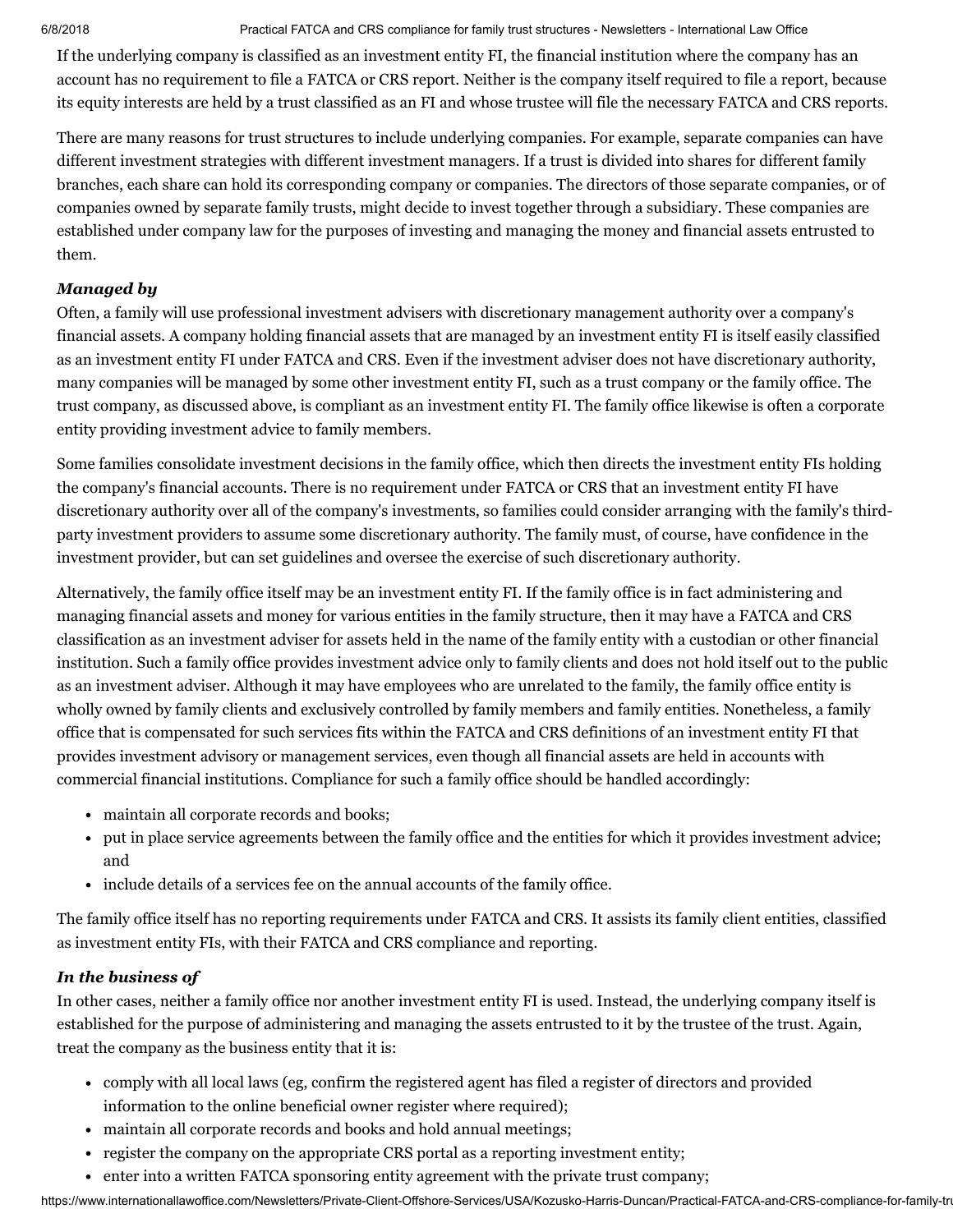- prepare written FATCA and CRS policies and procedures;
- include language in the memorandum and articles of association detailing the services to be provided and the fees to be collected;
- annual accounts should summarise investment performance and detail service fees; and
- FATCA and CRS due diligence on equity interest holders should be gathered and maintained.

### <span id="page-4-0"></span>Comment

Attorneys, accountants and compliance officers worldwide have differing views on the application of the various FATCA and CRS classifications. Rather than becoming frustrated with the various interpretations, make a common sense decision for each entity in the particular family structure and maintain the documentation supporting that decision. As jurisdictions are implementing the CRS, they are including regulations allowing local authorities to make inquiries and inspect compliance documentation. Be sure each entity is ready to respond.

There are likely to be further transparency laws enacted and some commentators are advocating for a trust registry. Mere registration of a trust does not guarantee responsible and transparent management of a structure holding a family's wealth. Those who wish to evade and avoid tax laws or creditors will manipulate the documentation and aggressively interpret the rules. What good is a mountain of due diligence and reporting with regard to an individual who does not feel compelled to answer truthfully?

It is unfortunate that the current environment seems to assume tax avoidance and defrauding creditors is inherent in all trust structures, that families who use trust structures are bad actors and that any effort seeking to collect additional information is good. In reality, as those who practice in this arena well know, most hard working families have earned their wealth though honest business practices. Managing a family's assets for future generations is serious business. Entire financial and service industries are dependent on properly managed and compliant structures. The majority of settlors do not want to defraud creditors, evade taxes or allow family members to shirk individual responsibility. They are proud of their family values and seek structures that will hold and use the family's wealth to assist future generations in realising their dreams and becoming responsible members of society. They fear for family members living in countries where governments are corrupt and known to share information with kidnappers and others who might physically harm family members. To take advantage of the legal benefits of a family trust structure, it is the responsibility of the family and their fiduciaries to comply with a country's ever changing laws. Tax-compliant families will continue to do so even though burdened with the additional, complicated regulations and volumes of paperwork now required.

For further information on this topic please contact Jennie [Cherry](http://www.internationallawoffice.com/directory/biography.aspx?r=36050) at Kozusko Harris Duncan's New York office by telephone (+1 212 980 0010) or email ([jcherry@kozlaw.com](mailto:jcherry@kozlaw.com?subject=Article%20on%20ILO)). Alternatively, contact [George](http://www.internationallawoffice.com/directory/Biography.aspx?g=933547e5-d028-4f2c-a296-1b010d9ee953) N Harris Jr at Kozusko Harris Duncan's Washington DC office by telephone (+1 202 457 7200) or email [\(gharris@kozlaw.com](mailto:gharris@kozlaw.com?subject=Article%20on%20ILO)). The Kozusko *Harris Duncan website can be accessed at [www.kozlaw.com.](http://www.kozlaw.com/)*

Copyright in the original article resides with the named contributor.

The materials contained on this website are for general information purposes only and are subject to the [disclaimer.](https://www.internationallawoffice.com/Information/Disclaimer)

ILO is a premium online legal update service for major companies and law firms worldwide. In-house corporate counsel and other users of legal services, as well as law firm partners, qualify for a free subscription.